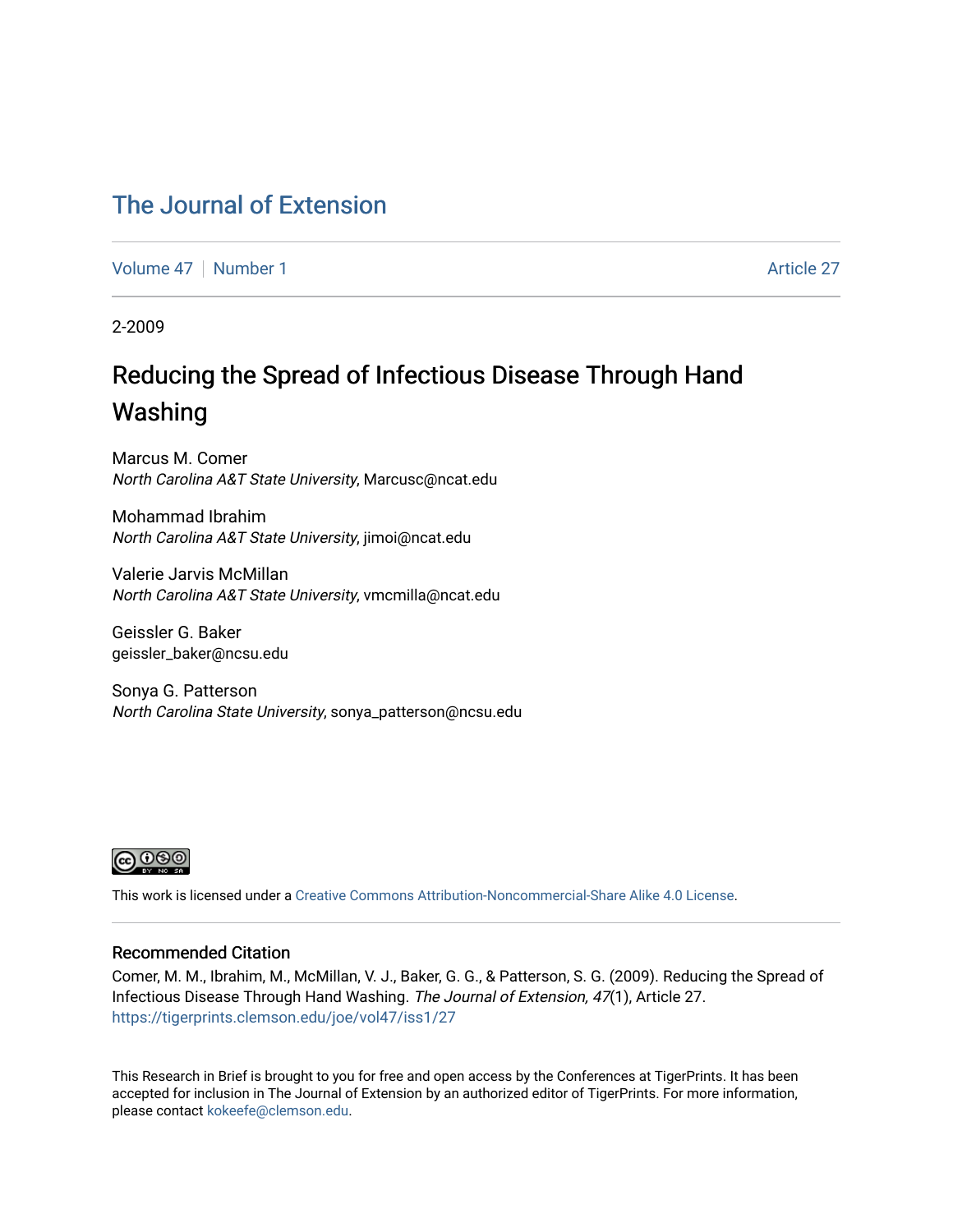

## **February 2009 Volume 47 Number 1 Article Number 1RIB7**

[Return to Current Issue](http://www.joe.org:80/joe/2009february/)

# **Reducing the Spread of Infectious Disease Through Hand Washing**

#### **Marcus M. Comer**

Assistant Professor Agribusiness, Applied Economics and Agriscience Education North Carolina A&T State University Greensboro, North Carolina [Marcusc@ncat.edu](mailto:Marcusc@ncat.edu)

#### **Mohammad Ibrahim**

Extension Specialist Cooperative Extension North Carolina A&T State University Greensboro, North Carolina [jimoi@ncat.edu](mailto:jimoi@ncat.edu)

#### **Valerie Jarvis McMillan**

Associate Professor Family and Consumer Sciences North Carolina A&T State University Greensboro, North Carolina [vmcmilla@ncat.edu](mailto:vmcmilla@ncat.edu)

**Geissler G. Baker** County Extension Agent Family and Consumer Sciences Guilford County, North Carolina [geissler\\_baker@ncsu.edu](mailto:geissler_baker@ncsu.edu)

#### **Sonya G. Patterson**

County Extension Agent Family and Consumer Sciences Caswell County, North Carolina [sonya\\_patterson@ncsu.edu](mailto:sonya_patterson@ncsu.edu)

**Abstract:** According to the Centers for Disease Control (2002), hand washing is the simplest, most effective measure for preventing the spread of bacteria, pathogens, and viruses. Recent studies by the American Society for Microbiology (2005) indicate that Americans do not wash their hands after going to the bathroom and before handling or eating food. The study reported here sought to determine the presence of publications encouraging the public to wash hands in two North Carolina counties. Public restrooms located in rest areas, convenience stores, restaurants, and childcare facilities were examined. Findings indicate that literature encouraging hand washing is not present.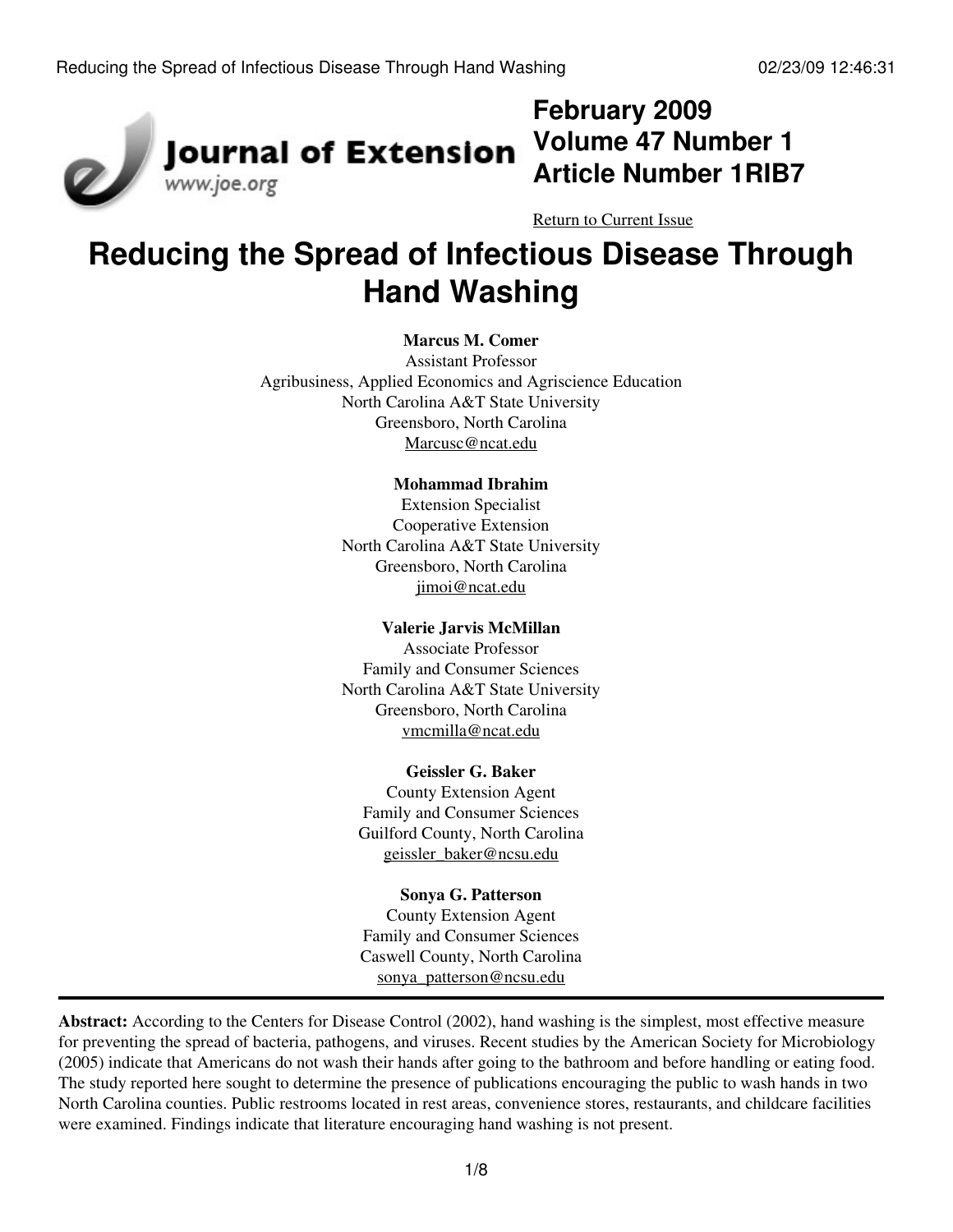## **Introduction**

Hands are the highways to the transmission and spread of bacteria, pathogens, and viruses that cause diseases, food-borne illness, and infections resulting from hospital treatment (nosocomial). Infectious germs on the hands are the most common ways that people spread infection. This is caused by rubbing their nose or eyes with their hands, which have been contaminated with the cold virus and other bacteria. Numerous studies support the finding that hand washing reduces both the carriage of pathogens on the hands and nosocomial infections (Steere & Mallison, 1975; Cooper, Medley, & Scott, 1999; Rotter, 1999). However, several studies have found that hand washing is poorly practiced outside the healthcare profession, indicating a need in the community (American Society for Microbiology 2005).

## **Statement of the Problem**

According to the Centers for Disease Control (CDC) (2002), hand washing is the simplest, most effective measure for preventing the spread of bacteria, pathogens, and viruses. Even with this knowledge, many Americans do not wash their hands. Recent studies by the American Society for Microbiology (2000) indicate that only 67% of Americans wash their hands after going to the bathroom, 78% after changing diaper 77% before handling or eating food. Forty-five percent of Americans report that they do not wash up after petting an animal, 31% after coughing or sneezing, and 20% after handling money.

Even healthcare professionals fail to wash their hands or wash long enough (WHO, 2006). Studies conducted by the CDC and several others found that nurses and doctors fail to wash their hands the recommend time 60% of the time between patient contacts and procedures. Such behavior results in approximately 2,400,000 nosocomial infections occurring in the U.S. each year, which cost over \$4.5 billion annually in extended care and treatment.

It has been estimated that in the next 40 to 50 years infections such as Streptococci, Escherichia coli, P. aeruginosa, Enterobacter spp., and Klebsiella pneumoniae, which have been problematic for years, will become even more of a problem. This rise is due to several factors:

- The shift to outpatient care,
- Aging population.
- Growing populations, and
- Increase in global travel.

Several researchers worldwide agree that in order to prevent and control these emerging nosocomial infections, national surveillance must be improved and expanded, more noninvasive infection-resistant devices must be developed, and health care facilities must do a better job of implementing existing control measures such as hand washing (Brower, & Chalk, 2003; Who, 2006).

Another area of concern related to the lack of hand washing is the spread of food-borne illnesses. Over 70% of all food-borne outbreaks originate in foodservice operations, and approximately 40% are the result of poor hand washing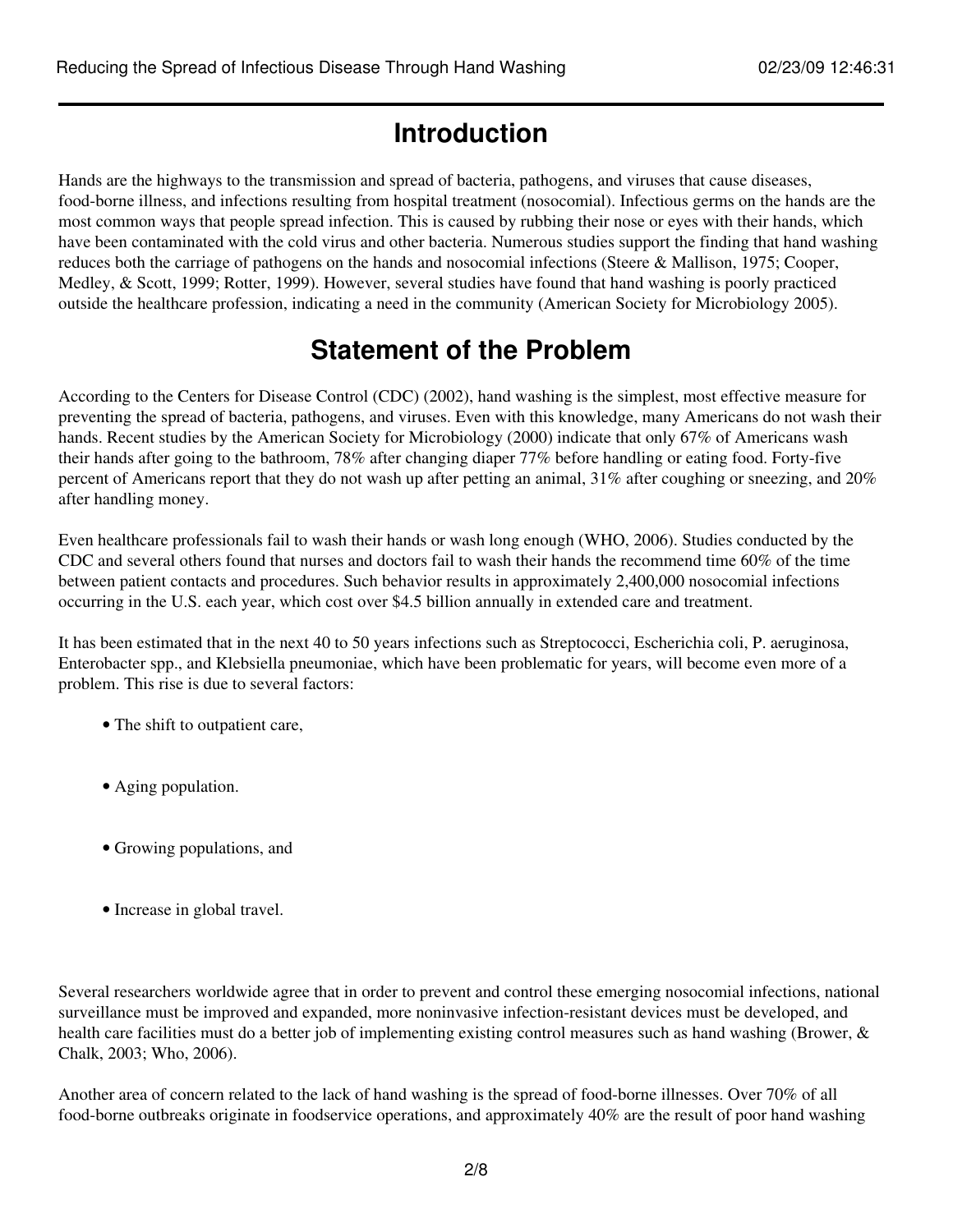#### Reducing the Spread of Infectious Disease Through Hand Washing 02/23/09 12:46:31

and cross contamination.

Hand washing guidelines set by regulatory agencies for hospitals, food preparation, preschools, and daycares have been in place for two decades. However regulation alone has not successfully changed hand-washing behaviors. Several investigative studies have concluded that adherence to recommended hand hygiene procedures of healthcare organizations has been unacceptably poor (Pittet, 2001; Who, 2006). Other studies have determined that the factors affecting adherence to proper procedures is rooted in individuals' behavior, that hand cleansing patterns are most likely established in the first 10 years of life, and that an individual's religious and cultural background influences their perceptions about hand washing (Who, 2006).

In-service educational programs have been implemented, in many healthcare organizations, to address environmental influences. Although most of these education programs have been reported to be successful, their impact is only short term. In order for behaviors to change a multifaceted approach must be implemented (Pittet et al., 2004).

One of the most effective tools for reaching broad audiences and promoting behavioral change is through Social Marketing, using commercial radio, television, and printed media. Several research studies have addressed the effects print and electronic media have on attitudes, beliefs, and behaviors (Villani, 2001; Scott et al., 2007). Mass media is used for both entertainment and relaxation, but it is also a vehicle for education and information sharing. Educators use videos to enhance learning (Stempleski & Tomalin, 1990). It is estimated that Americans spend at least 10% of their lives watching television and that adults 18 to 64 on average spend 3 hours listening to the radio (Radio and Television News Directors Foundation, 2001). Mass media is the most effective way to reach broad audiences; however, mass media also offers the ability to target a particular "niche."

Well-designed marketing programs can play a pivotal role in addressing community concerns by increasing awareness, building community support, changing attitudes, teaching skills, and reinforcing healthy behaviors. Social marketing has proven to be an effective tool to increase condom use for the prevention of HIV/AIDS and reduce tobacco use, drinking, and driving, and address many other community issues (Price, 2001).

Although mass social marketing campaigns are a powerful tool, to be effective, they must be planned and tested to ensure that the messages reach, and meet the interests of, the chosen audience segments (e.g., women, men, different age groups) (Appleton & Sijbesma, 2005; Siegel & Doner, 2004).

## **Purpose and Objectives**

The purpose of the study reported here was to exam how and if social marketing is an effective means of promoting behavioral changes in the citizens of North Carolina towards hand washing by determining hand hygiene practices in two North Carolina counties (Guilford and Caswell counties). The specific objectives were as follows.

- 1. Determine if public rest rooms, convenience stores, restaurants, and childcare facilities currently display advertising promoting hand washing.
- 2. Develop social marketing materials, posters, and flyers for distribution to public rest rooms, convenience stores, restaurants, and childcare facilities.
- Determine the level of hand washing taking place in public rest rooms, convenience stores, restaurants, and 3. childcare facilities.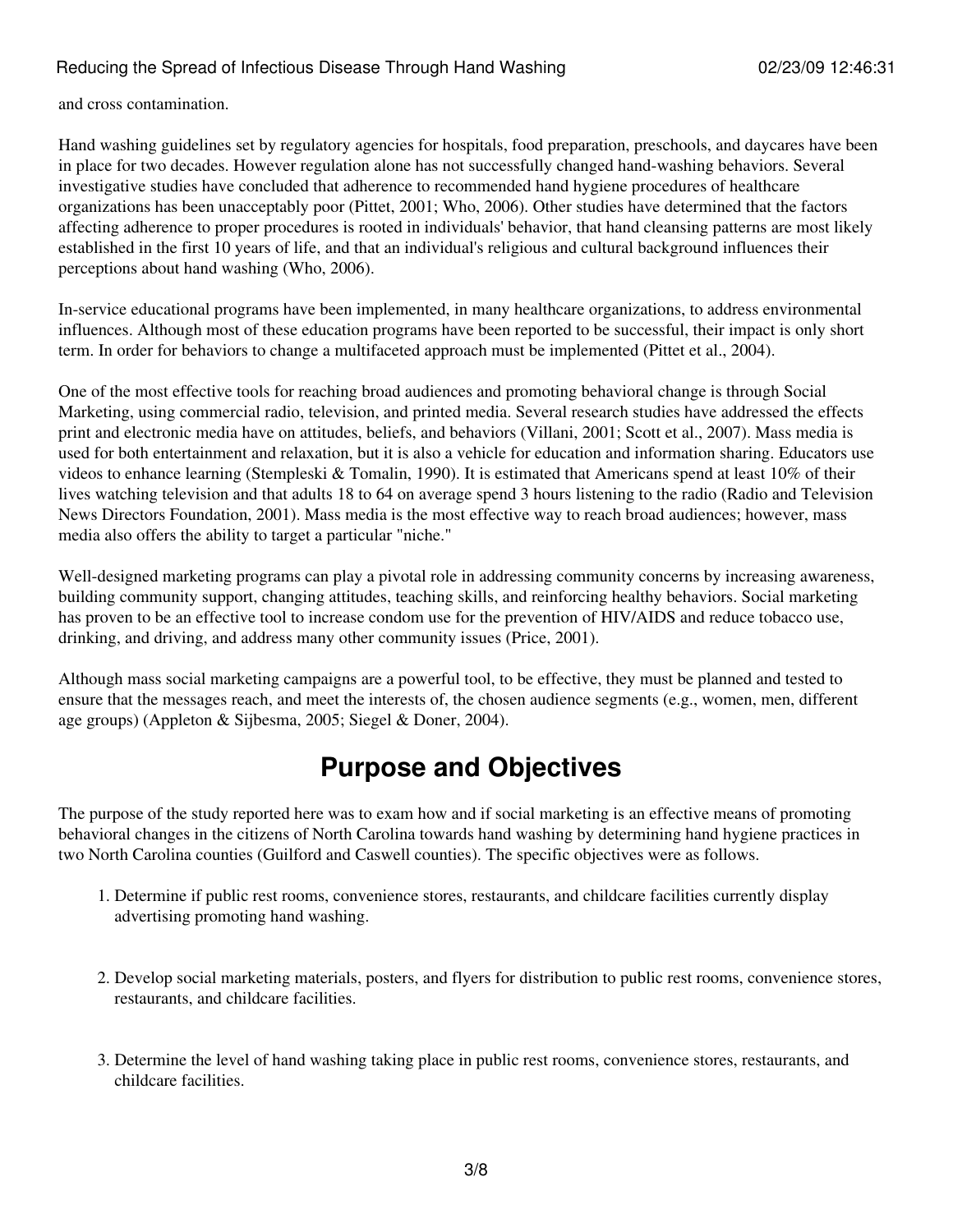4. Research and collect data on the current resources available that promote the use of hand washing as a preventive measure to reduce the spread of infection disease.

## **Methodology and Findings**

Data collection included multiple phases; a sample of public restrooms located in rest areas, convenience stores, restaurants, and childcare facilities was selected for existing advertising promoting hand washing. Through an Internet phonebook of all restaurants, convenience stores, and childcare facilities by zip code, a list was generated for each county. Using a die, a random number of 3 was selected and used to choose every third restaurant and convenience store from each listing. Childcare facilities were randomly selected from a list of cooperating centers, facilities where the university's early childhood majors go for observations and student teaching.

An instrument was developed by the researchers to serve as a checklist for determining the presence of publications, noting whether it was designed to target employees or the public, as well as its location.

### **Results from Objective 1**

Findings indicate that in North Carolina literature is not present to encourage the public to wash hands, nor is literature present in public facilities instructing the public about the proper way to wash hands. Publications aimed at the consumer were not present. Of the 299 sites sampled, only 3.7% (11) displayed hand-washing publications aimed at the consumer. Most 78% (223) had a sign that stated it was a state law to wash your hands before returning to work. This sign is required by law to be on display.

Communications about the proper way to wash hands is present in 90% of childcare facilities, which, in both counties, use similar systems that are endorsed by the state and required by law, pictures with step-by-step detailed instructions on how too properly wash. The publication is aimed at children. The location was most often found above the sink at a child's eye level. Differences were observed when viewing the staff bathrooms. There was a "homemade" sign that stated that staff should wash hands before going back to work. Each restroom had a "homemade" sign in the restroom, with one exception, where a state of North Carolina sign regarding employees and hand washing was on display.

Literature is present in facilities where food is served stating that "by law employees must wash their hands before returning to work." This is required by law (North Carolina Department of Environment & Natural Resources, 2007), and a violation can cost businesses fines (NC Department of Environment and Natural Resources, 2007).

### **Results from Objective 2**

Examining the literature regarding public health communications, we found that often the groups most at risk are low income and uneducated. According to Nation Healthy People (2010, 2000) and Jackson and Duffy (1998), the most effective types of publications that target these groups would use bright catchy image as an attention getter and non-technical wording and content. Following this framework, the team developed a communication that included a large stop sign in color with simple language (Figure 1).

#### **Figure 1.** Hand Washing Communication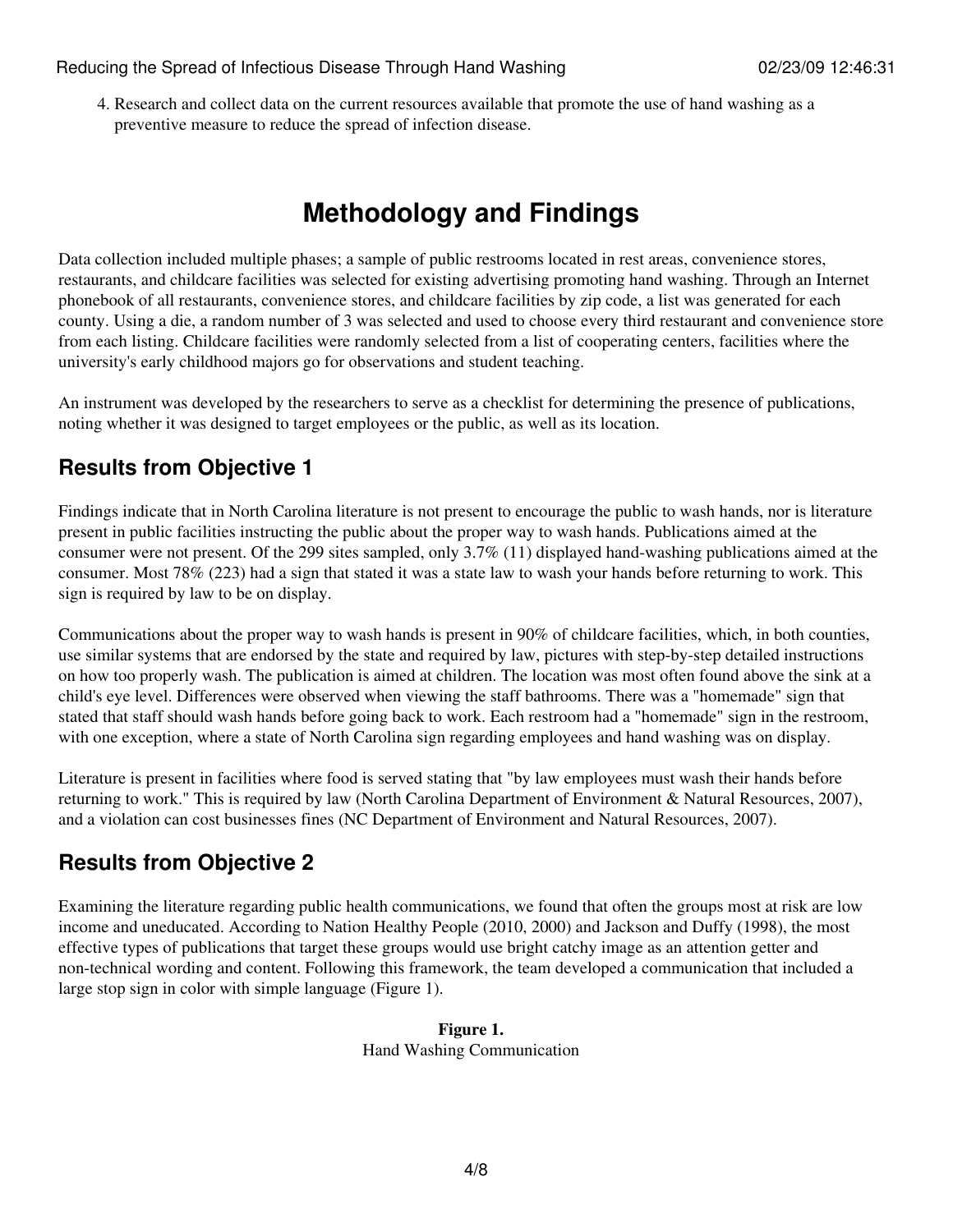

reduces the spread of infectious disease.

Produced by the North Canalina A&T State University Cooperative Extension Program in<br>cooperation with the United States Department of Agriculture (USDA)

### **Results from Objective 3**

Data were collected and analyzed using pre- and post comparisons to determine the level of hand washing taking place in public rest areas. This was determined by measuring soap and paper towel usage for 3 months prior to placing posters and flyers in the facility, then taking similar measures 3 months afterwards and comparing the differences.

Various restrooms on the campus of North Carolina A&T and the Greensboro airport (Piedmont International Airport) were selected to make pre- and post comparisons. (Each restroom used paper towels only.) From January through May, the frequency of towel use each month was compared against traffic pattern trends.

No changes were noted. Either the publication had an impact, or 3 months was not enough time to have an effect. There were several factors that are believed to have affected the accuracy of data.

One factor was the restrooms used in the study. Airport authorities were reluctant in the beginning to permit the use of restrooms that would require security clearance, until they first tested how often we would need access. Therefore we only used restrooms located outside secure areas, which receive much less traffic.

Another factor is related to the products used. The airport keeps a very detailed record of what and how much is used. However, the university does not keep detailed records of what and how much is used each week. Every building uses a different type of paper towel and soap dispenser, which requires various types and brands of towels and soap, each with varying numbers/gallons of product. The university's records list items by stock number and prices, making it difficult to track actual numbers. Unlike the airport, products at the university are not changed as frequently. Product in the airport restrooms are checked and adjusted on the hour every hour. On the campus it may be days before items are replaced.

### **Results from Objective 4**

An extensive search for hand washing publications within the state of North Carolina was conducted. The search began in-house with Cooperative Extension. It was concluded that North Carolina Extension does not have any publications that promote hand washing. Then the search looked at the state's Department of Health and Department of Labor and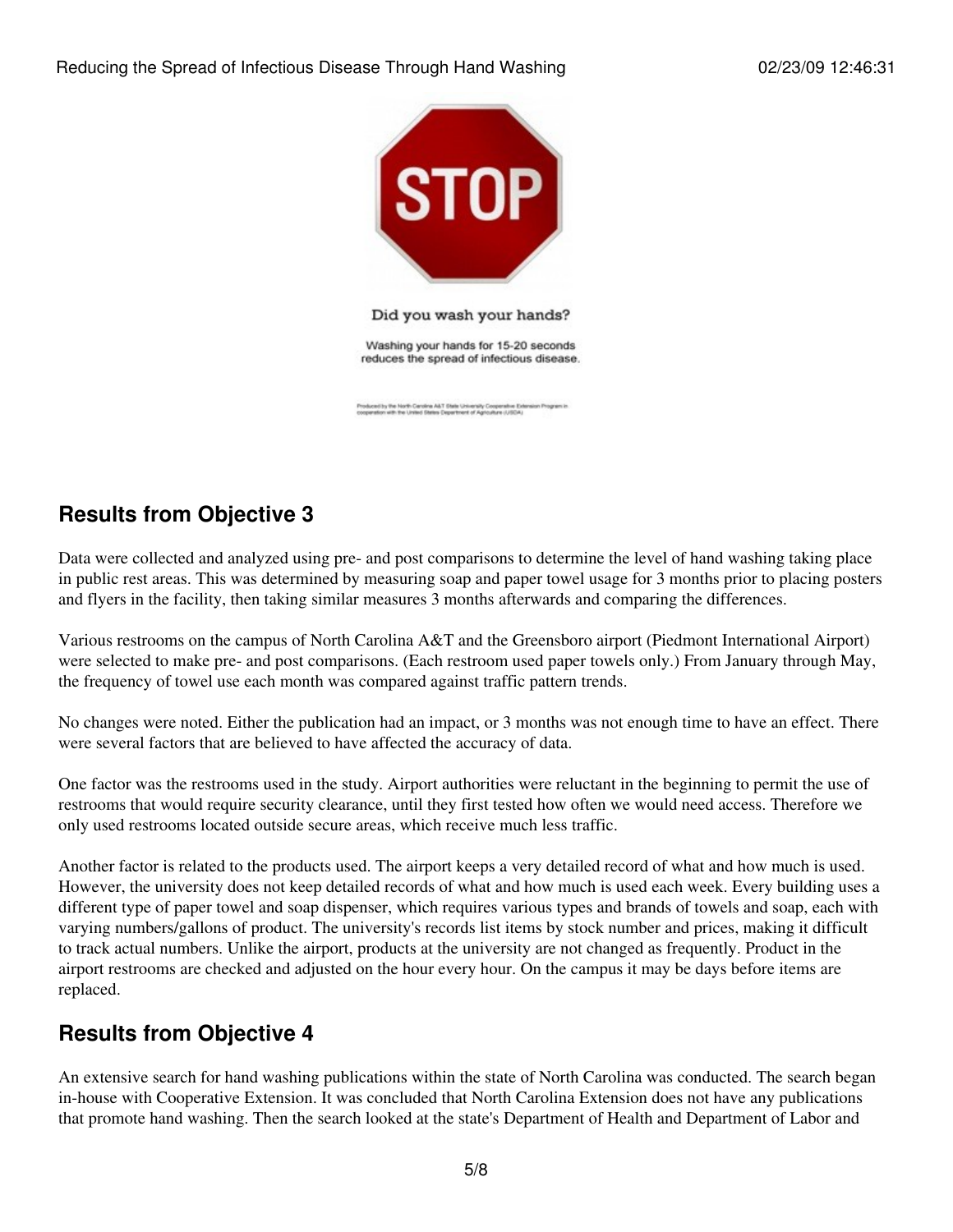the Center for Public Health. None of these organizations possessed any publications that promoted hand washing.

The North Carolina Child Care Health and Safety Resource Center provides resources for Childcare facilities in the state of North Carolina. They have several resources that promote hand washing among young children and staff.

### **Conclusions**

Findings of this study indicate that there are no publications on display in public restrooms targeting consumers that promote hand washing in Guildford and Caswell counties of North Carolina. The publication on display in North Carolina public restroom facilities is aimed at employees, not the public, and is required by the state. Childcare facilities in the state display detailed posters and literature promoting hand washing among young children.

Various restrooms on the campus of North Carolina A&T and the Greensboro airport were selected to test the communication developed by the team. Before displaying the communication, 3 months of soap and paper towel usage for each facility was collected for post comparisons. The communication was displayed for 3 months. Findings about the level of hand washing occurring in public facilities were inconclusive due to various unknowns, such as the exact number people using the restrooms daily, how much soap each person used, and whether soap and paper towels were used for activities other than hand washing (e.g., for cleaning cups, for use as utensils).

With the exception of what can be found in the restrooms of childcare facilities, posters, booklets, brochures, etc., that promote hand washing are nearly non-existed. Various Departments of Health offices have homemade signs located in the restroom-but nothing official. North Carolina Extension does not have any stand-alone hand washing literature. However, information can be obtained from various Web sites that primarily targets youth or is combined with food safety information.

### **Recommendations**

Based on the findings of the research study and data analysis reported here, the following recommendations are made for further research.

- Conduct a statewide survey or a series of surveys using a reliable delivery system to determine the public's 1. perception toward hand washing and hygiene.
- 2. Replicate this study on a statewide scale.
- 3. Collect 2 or more years of product use data to determine trends.
- 4. Conduct marketing research before developing publications such as posters, booklets, brochures, bulletin boards, and television and radio commercials for a hand hygiene campaign.
- 5. Use various social marketing tools to deliver the message.
- Examine the trends of communicable diseases throughout the state. This will provide another basis for 6. determining the impact of a campaign.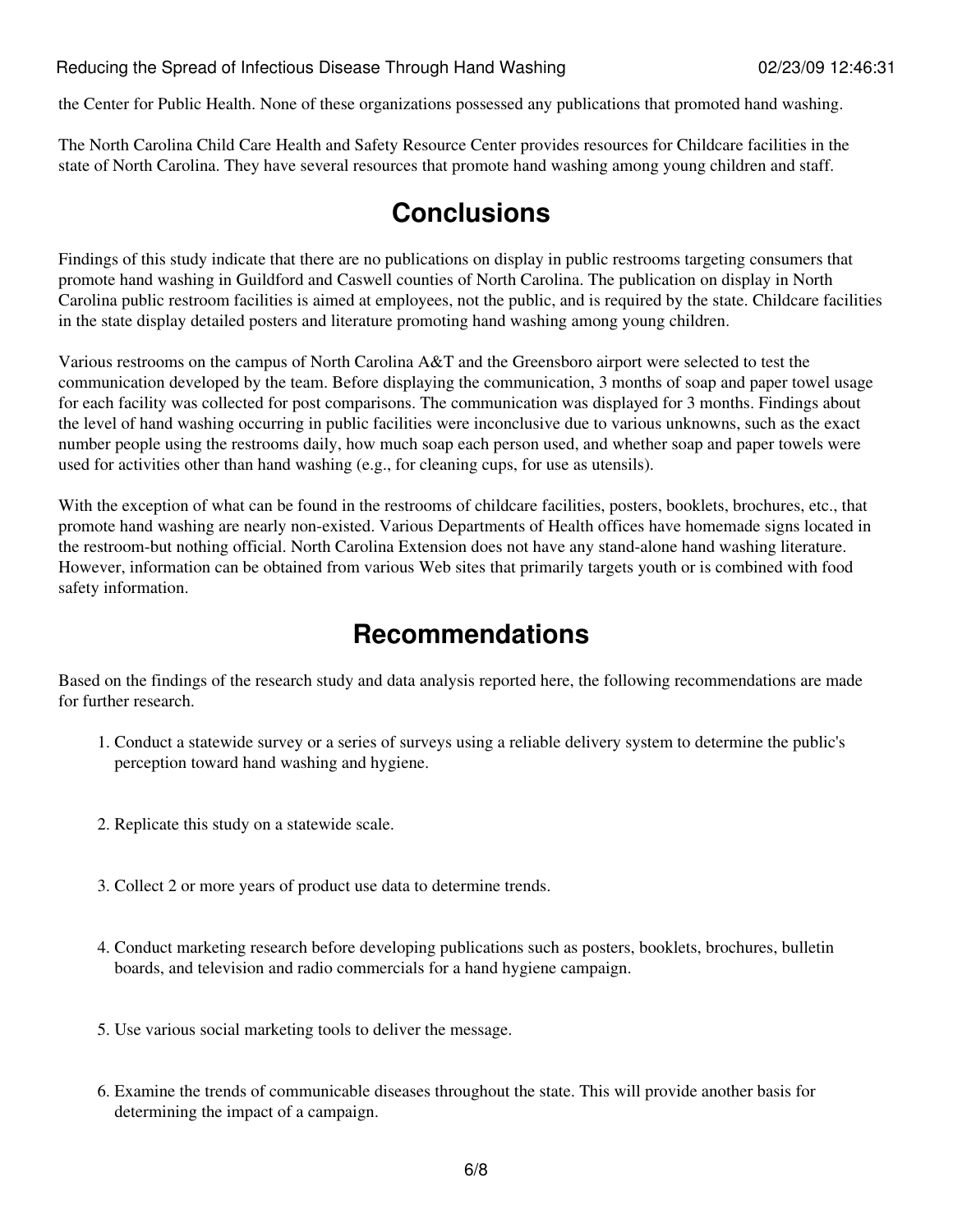7. Develop a better means of determining traffic patterns, such as counters at entrances.

### **References**

American Society for Microbiology (2005). Another US airport travel hazard - Dirty hands. *ASM News,* 71(12).

Andreasen, A. R. (1995). *Marketing social change: Changing behavior to promote health, social development, and the environment*. San Francisco, CA: Jossey-Bass.

Appleton B., & Sijbesma, C. (2005). *Hygiene promotion: Thematic overview paper*. IRC International Water and Sanitation Centre.

Brower, J., & Chalk, P. (2003). *The global threat of new and reemerging infectious diseases: Reconciling U.S. national security and public health policy*, RAND Science and Technology Santa Monica, CA. Publication 2003.

Centers for Disease Control and Prevention. (2002). Guideline for hand hygiene in health-care settings: Recommendations of the healthcare infection control practices advisory committee and the hicpac/shea/apic/idsa hand hygiene task force. *Morbid Mortal Wkly Rep*, 51(RR16):1-45.

Cooper, B. S., Medley, G. F., & Scott, G. M. (1999) Preliminary analysis of the transmission dynamics of nosocomial infections: Stochastic and management effects. *Journal of Hospital Infection*, 43, 131-147.

Didier, P. (2001*).* Improving adherence to hand hygiene practice: A multidisciplinary approach emerging infectious diseases. *Emerging Infectious Diseases*, 7(2). Retrieved February 10, 2009 from: <http://www.cdc.gov/ncidod/eid/vol7no2/pittet.htm>

Food Safety and Inspection Service, US Department of Agriculture (1998). *The food safety educator. New consumer research driving food safety education*. Consumer Information, 3(4). Retrieved April 5, 2005 from: <http://www.fsis.usda.gov/Frame/FrameRedirect.asp?main=http%3A//www.fsis.usda.gov/OA/educator/educator3-4.htm>

Jackson, L. D., & Duffy, B. K. (1998). *Health communication research: A guide to developments and directions*. Westport, Conn: Greenwood Press.

Morse, S. (1995). Factors in the emergence of infectious diseases. *EID*, 1(1).

North Carolina Department of Environment & Natural Resources. (2007). General Statute 15A NCAC 18A .2800.

Pittet, D. (2001). Compliance with hand disinfection and its impact on hospital-acquired infections*. Journal of Hospital Infection*, 48(Suppl. A), S40-S46.

Pittet, D., Simon, A., Hugonnet, S., Pessoa-Silva, C. L., Sauvan, V., & Perneger, T. V. (2004). Hand hygiene among physicians: performance, beliefs, and perceptions*. Annals of Internal Medicine*, 141:1-8.

Pittet, D. (2004). The Lowbury lecture: Behavior in infection control. *Journal of Hospital Infection*, 58:1-13.

Price, O. N. (2001). The performance of social marketing in reaching the poor and vulnerable in aids control programmes. *Health Policy and Planning*, 16(3):231-239,